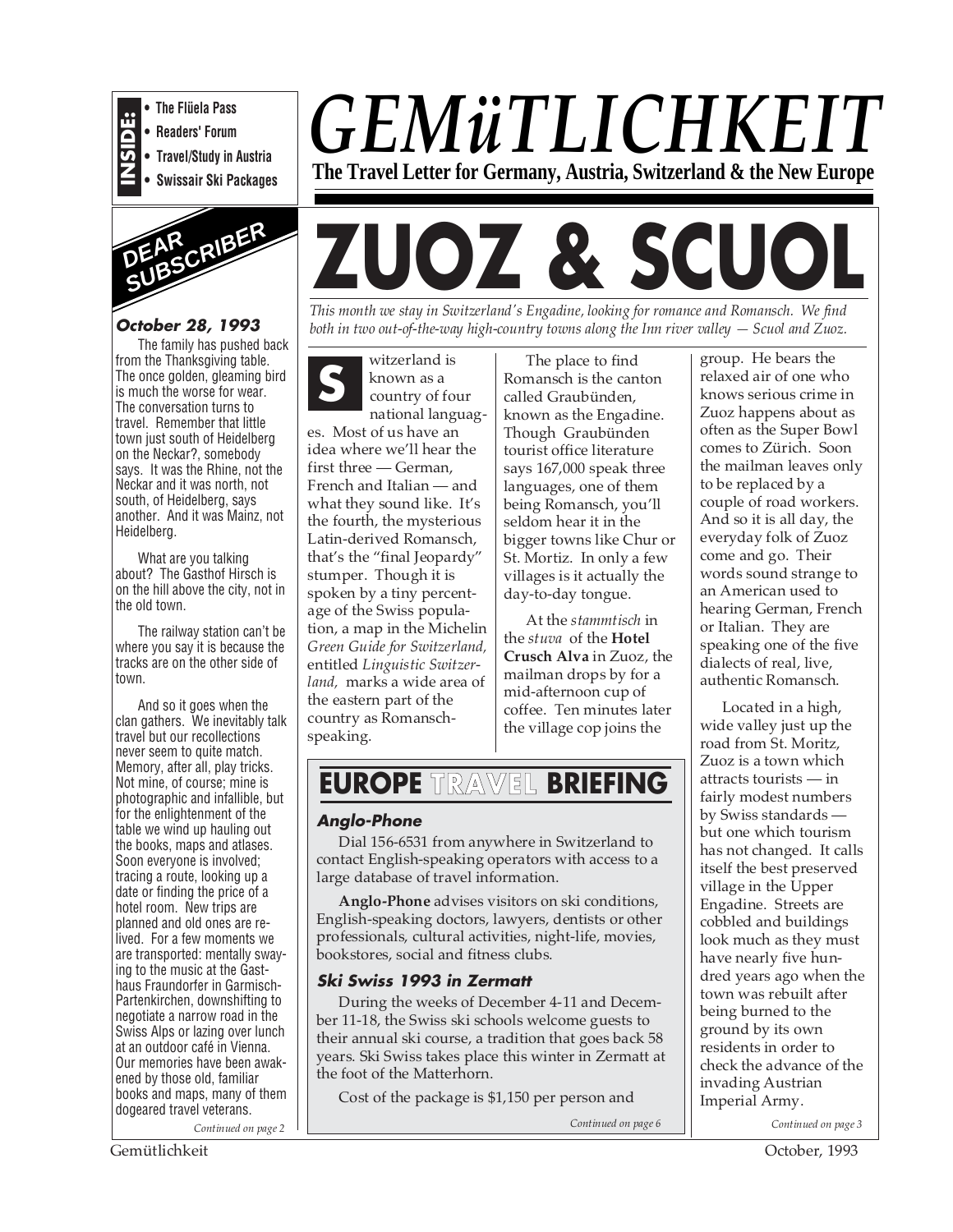#### *DEAR SUBSCRIBER Continued from page 1*

The travel library, you see, has multiple uses. It's for trip planning and trip taking, of course, but also for reminiscing, for dreaming and for settling arguments. Thus I have found it essential (even before we started writing this newsletter, by the way) to keep certain maps and travel books around the house.

For the frequent traveler to Western Europe a small library helps pass the long winter nights, serves as an invaluable resource for settling arguments, is there to plan your next trip and, of course, stands at the ready when it's time to head for the airport again.

Here are a few items I would never be without.

**Planning maps**. Germany, Austria, Switzerland. I use Michelin maps #426 Austria (scale of 1:400,000), #427 Switzerland (1:400,000), and #920 Europe (1:3,000,000). These are not suitable for guiding you over Europe's maze of backroads but are for planning and perspective.

You'll notice I omitted Germany. That's because the **German Auto Club's** (ADAC) Maxi-Atlas is all anyone needs for that country, both for planning *and* backroads driving. It also contains an index of some 10,000 towns and villages cross-referenced to the proper map page. I know of no other atlas that is suitable for backroads driving. A spiral binding makes the Maxi-Atlas very easy to use but remember, it covers only Germany.

I should also mention that the tourist offices of each of the three countries will provide free maps which are also suitable for general reference, not including driving.

**Detailed Maps.** Scaled from 1:100,000 to 1:200,000, maps of this large scale are not only essential when you are "in-country" but also nice to have back home for planning or settling an after-dinner argument. For Germany, the best are the ADAC Karte at 1:150,000. To cover the entire country one needs 24 separate maps (with ADAC Karte priced at \$7.95 each, the value of the ADAC Maxi-Atlas, which covers all of Germany for \$22.95, is obvious).

Allianz Freizeitkarte — at 1:100,000 have even more detail and are suitable even for bicyclists. But the problem for the auto traveler using these maps is that they cover so little territory one is constantly changing to a new map.

Die Generalkarte (1:200,000), my personal preference, are published in Germany by Mairs and are by far Germany's best selling road maps You'll need 35 to cover the entire country. They are also available for Switzerland (4 maps) and Austria (9 maps, including Italy's Südtirol).

The legends for the above maps — ADAC, Mairs, Allianz — are in several languages, including English. One of the features I find especially useful in all of them is that scenic roads are edged in green.

**Atlases**. While the previously mentioned Maxi-Atlas is a must for Germany, the hardbound Germany/Europe Atlas by ADAC is the Mercedes Benz of European atlases. About one-third of its pages are devoted to Europe. This is a very good book to have, but not essential. Michelin's softbound Motoring Atlas Europe, at half the price, is low-tech but a good reference and planning tool.

Hallwag's hard-to-find, softbound Euro Guide Atlas has much to offer, including a

directory of 20,000 hotels. Neither the Hallwag nor the ADAC Germany/Europe Atlas fit easily in a suitcase.

The must-have guide for skiers is the marvelous, hardbound ADAC Ski Atlas. Two minor drawbacks are the text is in German and it's a load for the suitcase.

**Guidebooks**. The most important travel book I own is the current Michelin Red Guide for Germany. It not only goes with us on every trip, it is a reference I use on a daily basis. Need hotel fax or phone numbers? Need hotel addresses? Want to know where a certain hotel is in relation to the center of town or the main railway station? Which hotels are in a quiet location? The phone number of the local tourist office? How far it is from one town to another? Where to get a good, threecourse meal for less than 25 DM (\$15)? The red guides (published for France, Italy, Spain & Portugal, England & Great Britain, the Benelux countries, Paris, London and the Michelin's Main Cities Guide which includes more than 60 of Europe's major cities) will answer those questions and a thousand more.

Not to be overlooked are the hotel guides available free from the German, Austrian and Swiss tourist offices in this country. The hotels listed are members of their country's hotel association and as such are required to meet certain standards. These booklets are especially valuable for Switzerland and Austria, countries for which there is no Red Guide (Salzburg, however, is covered in Michelin's Red Guide for Germany, and some of the important cities of Austria and Switzerland — Vienna, Salzburg, Zürich, Geneva and Basel — are covered in Michelin Main Cities).

For sight-seeing and cultural attrac-<br>Continued on page 8

#### **Rating Key - Hotel**

| Vol. 7, No. 10 $GEM\ddot{u}TLLICHKEI$<br>October, 1993<br>The Travel Letter for Germany, Austria, Switzerland & the New Europe<br>Editor & Publisher:  Robert H. Bestor, Jr.<br>Associate Editors:  E. Schiller, L. Troop<br>Design & Composition:  Paul T. Merschdorf<br>Consulting Editor:  Thomas P. Bestor<br>Subscription Dept:  N. Badely, K. Steffans<br>Gemütlichkeit (ISSN 10431756) is published monthly by UpCountry Pub-                                           | П<br>Ш<br>IV<br>泰<br>- 秦 秦<br>☆ | natility New Protect<br>Basic accommodations or a hotel that underachieves. Suitable only<br>for stays of one or two nights.<br>Good hotel, typical of its class. Suitable for a longer stay.<br>A cut above other hotels in its price category.<br>Excellent accommodations.<br><u>A great hotel, world-class, could be a</u><br><u>memorable experience.</u><br><b>Restaurants</b><br>Acceptable meals, but <i>only</i> if the price is right.<br>Good food but not good value, overpriced.<br>Serves good, plain food, typical of the region.<br>A cut above other restaurants in its price category. |
|--------------------------------------------------------------------------------------------------------------------------------------------------------------------------------------------------------------------------------------------------------------------------------------------------------------------------------------------------------------------------------------------------------------------------------------------------------------------------------|---------------------------------|----------------------------------------------------------------------------------------------------------------------------------------------------------------------------------------------------------------------------------------------------------------------------------------------------------------------------------------------------------------------------------------------------------------------------------------------------------------------------------------------------------------------------------------------------------------------------------------------------------|
| lishing, 2892 Chronicle Avenue, Hayward, CA 94542. TOLL FREE: 1-800/<br>521-6722 or 510/538-0628. FAX: 510/582-8296. Subscriptions are \$67 per<br>year for 12 issues. While every effort is made to provide correct information<br>in this publication, the publishers can make no quarantees regarding<br>accuracy. Second-class postage paid in Hayward, CA.<br><i><b>POSTMASTER: SEND ADDRESS CHANGES TO:</b></i><br>Gemütlichkeit, 2892 Chronicle Ave., Hayward, CA 94542 | 자자<br>G<br>S                    | Outstanding food and service.<br>☆☆☆ A great restaurant in every respect<br><b>Special Designations</b><br>By virtue of location, decor, special charm, warmth of management,<br>or combination thereof, an especially pleasant establishment.<br>Offers significant value.<br>Stay away.                                                                                                                                                                                                                                                                                                                |
| Gemütlichkeit                                                                                                                                                                                                                                                                                                                                                                                                                                                                  |                                 | October, 1993                                                                                                                                                                                                                                                                                                                                                                                                                                                                                                                                                                                            |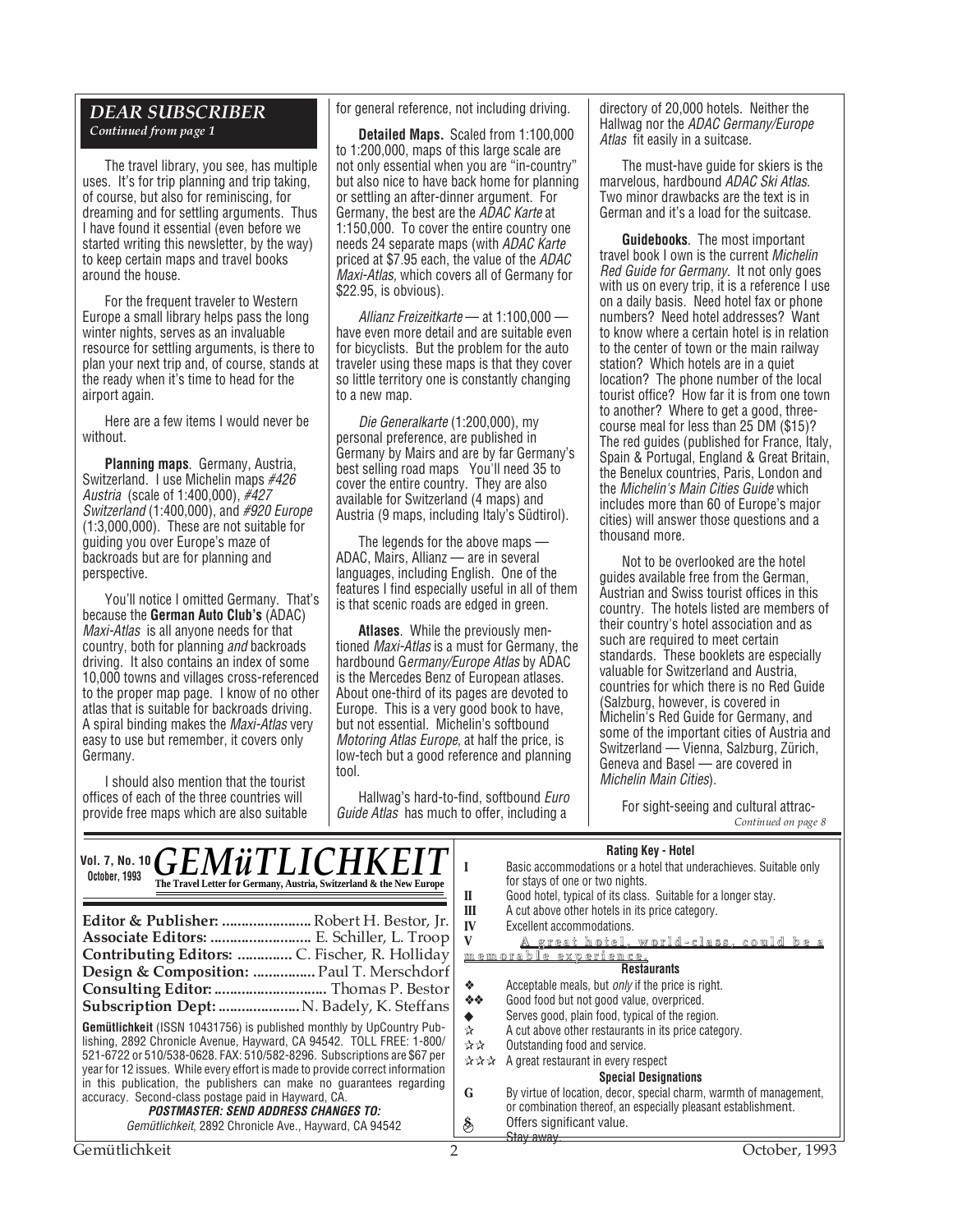#### *SCUOL/ZUOZ Continued from page 1*

Further up the road past Zernez, about where the Upper Engadine becomes the Lower Engadine and supposedly where the Italian influence is no longer felt, is Scuol (Shuls). It is much more a town of the 20th century and not as picturesque as Zuoz, though it does have its advantages. Here the valley is considerably narrower affording excellent views of the peaks of the Lower Engadine Dolomites which loom above the town. It also boasts a new \$35 million spa in which the town takes great pride. Scuol is considerably larger than Zuoz, with a "regular" downtown and the usual collection of shops.

Take your choice: Zuoz is the more charming and authentic of the two but Scuol has more services and creature comforts.

EDITOR'S The area is blessed with a number of good hotels, most of them small, family-run operations emphasizing traditional decor and service.



The decor of every hotel in the region relies heavily upon the ubiquitous, light — almost bleached — knotty pine. Nowhere have we seen it more strikingly used than at the Schloss-Hotel Chastè, whose guestrooms are some of the most richly attractive we have ever seen. CHOICE

From the instant one approaches the intricately carved entry doors, steps into the rustic, antique-strewn public rooms under vaulted arches, and inhales that lovely wood smell, it is clear the Chastè is something special.

Several guestrooms have recently been refurbished and they are exquisite. Number 133, on a corner, has hardwood floors, a fireplace, a curving bank of window, a huge, luxurious bath-

# **SCUOL**

| Population: 1,744                                                                                              |  |  |  |  |  |  |
|----------------------------------------------------------------------------------------------------------------|--|--|--|--|--|--|
| Elevation: 4,081 feet                                                                                          |  |  |  |  |  |  |
| Approximate distances from:                                                                                    |  |  |  |  |  |  |
| Geneva 471 km 291 miles                                                                                        |  |  |  |  |  |  |
| Zürich 196 km 121 miles                                                                                        |  |  |  |  |  |  |
| Innsbruck 164 km 102 miles                                                                                     |  |  |  |  |  |  |
| Munich 244 km 151 miles                                                                                        |  |  |  |  |  |  |
| <b>Tourist Information</b>                                                                                     |  |  |  |  |  |  |
| <b>Tourist Office</b><br>$\mathcal{L}_{\text{coul}}$ $\Gamma_{\text{coul}}$ $\cap$ $\mathcal{L}_{\text{free}}$ |  |  |  |  |  |  |

Scuol Tourist Office CH-7550 Scuol phone 084/909 44 fax 084/909 45

Scuol offers 80 km/50 miles of prepared downhill ski runs including one 10 km/6 mile run. They are served by 16 cableways and lifts.

The town's new spa is open daily 10 a.m. to 10 p.m. Entrance fee is 17 Sfr. (\$12) for adults and 13.5 Sfr. (\$9) for children.

Green fees at Vulpera's nine-hole course are 40 Sfr. (\$27) Monday through Friday and 50 Sfr. (\$34) on Saturday and Sunday. A week's pass is 230 Sfr. (\$156).

# **ZUOZ** I

Population: 1,186

Elevation: 5,561 feet

| Approximate distances from: |        |           |  |  |  |  |  |
|-----------------------------|--------|-----------|--|--|--|--|--|
| Geneva                      | 475 km | 295 miles |  |  |  |  |  |
| Zürich                      | 199 km | 123 miles |  |  |  |  |  |
| Innsbruck                   | 148 km | 92 miles  |  |  |  |  |  |
| Munich                      | 228 km | 141 miles |  |  |  |  |  |
|                             |        |           |  |  |  |  |  |

**Tourist Information**

Tourist Office Zuoz Tourist Office CH-7524 Zuoz phone 082/715 10 fax 082/733 34

There are marked bike trails in the Upper Engadine and bicycles can be rented for 12 Sfr. (\$8.50) per day at the Zuoz Tourist Office.

There are four ski lifts in Zuoz with about 20 km/14 miles of slopes of all levels of difficulty. Cross-country skiers will find some 40 km/25 miles of trails.  $\blacksquare$  room with both tub and shower and a private terrace with view down the valley. Number 131 is a bit smaller but has a marble-tiled bathroom and a small adjoining bedroom. It too has a private terrace. Number 135 is in the same style but with a canopied bed. Finally, Number 136, the two-bedroom "Panorama Suite," is absolutely stunning with its cathedral, beamed ceiling, fireplace, and spacious marble bathroom with large corner bathtub under exposed wood joists and wide skylight.

In this hotel you will see no plastic, the wood is never painted nor is it, except for the floors, waxed.

This wonderful hideaway is located about 15 minutes by car up the mountain above Scuol and just beneath the Tarasp Castle. For 500 years it has been run by the Pazeller family (currently Rudolf and Daniela) and its restaurant is rated among the country's top 100 by *Weltwoche*.

Schloss-Hotel Chastè, CH-7553 Tarasp-Sparsels, phone 081 864 17 75, fax 081 864 99 70, singles 125- 180 Sfr. (\$85-\$122), doubles 250- 320 Sfr. (\$170-\$218), half board included. Major cards. **Schloss-Hotel Chastè: IV**

Romantik Hotel Guardaval

The Guardaval is a splendid example of traditional Engadine construction: arched doorways, deeply recessed windows and an exterior liberally splashed with the unique plaster designs known as sgrafitto. Actually, the hotel is the result of joining two 17th century farmhouses. Inside are cozy public rooms with vaulted ceilings, antique furnishings and huge windows overlooking the valley and the peaks of Lischana. EDITOR'S CHOICE

*Continued on page 4* Guestrooms, though a mixture of different styles, materials and sizes, are consistently comfortable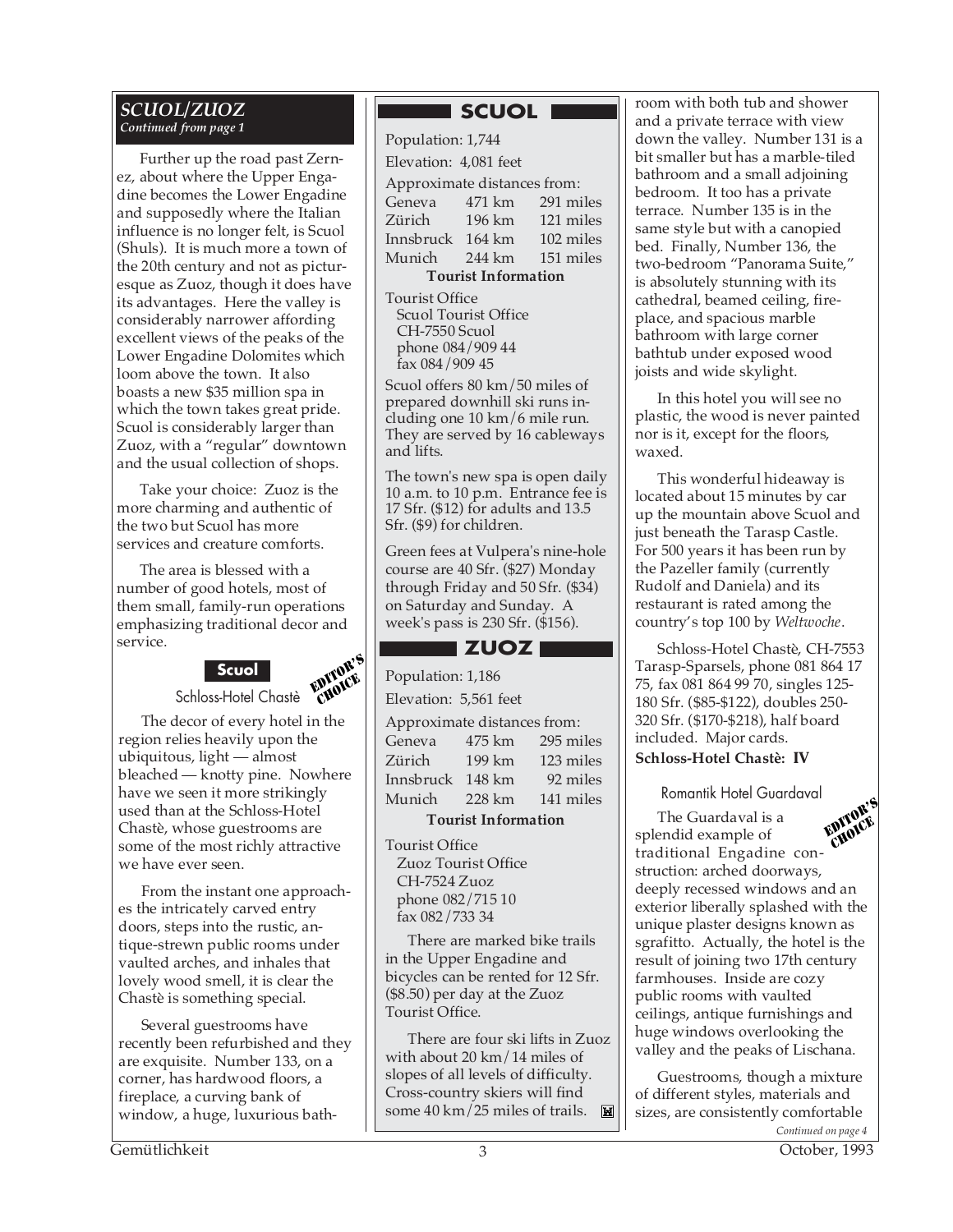#### *ZUOZ/SCUOL Continued from page 3*

#### and attractive.

Perhaps the most appealing we saw was southwest-facing Number 41 with three large windows, wood paneled ceiling, balcony, separate

sitting room with a low, slanted ceiling and a large bathroom with skylight.

Another interesting room is Number 18 in the older of the two houses (they are joined). It is special because of its rustic wood paneled walls and ceilings and a spacious, new, gleaming bathroom.

The Regi family's welcome to their excellent hotel is warm and enthusiastic.

Romantik Hotel Guardaval, CH-7550 Bad Scuol-Tarasp-Vulpera, phone 084/91 3 21 22, fax 99 7 67, singles 115-165 Sfr. (\$78- \$112), doubles 230-330 Sfr. (\$156- \$224), half board included. Major cards.

equipped with TV, radio, minibar, direct-dial phone; in other words all the necessary amenities

Though lacking in country charm this sparkling new hotel is the best value we found in the region.

Hotel Chasa Belvair, CH-7550 Bad Scuol, phone 081/864 93 94, fax



From the standpoint of scenry we prefer the Flüela. Using *Die Generalkarte* #1 and #3 for Switzerland, take the autobahn N3 southeast toward Chur. In winter or early spring stop at Heidiland autobahn rest stop where the Graubünden tourist information counter can tell you which passes are open.

Exit the autobahn at Landquart and follow Red Road #28 toward Davos. Before you have gone very far you'll see a sign indicating whether the pass is open or closed. You'll go through Schiers, Klosters and the outskirts of Davos, then over the pass. After that you will come to the intersection of Red Road #27. You can go left to Scuols or right to Zuoz. Via the Flüela the trip from Zürich is about 195 km/ 120 miles. M

**Romantik Hotel Guardaval: III G**



Only four years old and in the very center of Bad Scuol, the Chasa Belvair is the only hotel physically connected to the new \$35 million spa and cure facility. Modern, airy guest rooms are all alike but are nicely decorated and come

081/864 99 82, singles 105-125 Sfr. (\$71-\$85), doubles 200-220 Sfr. (\$136-\$150), half board included. Major cards.

**Hotel Chasa Belvair: III \$**

#### Hotel Belvedere

This modern, four-star hotel on Scuol's main street expends much effort providing "big hotel" services like nightly live music in both bar

and restaurant. The first evening of our visit the Belvedere put on a massive — and rather pricey buffet dinner (52 Sfr./\$36) featuring Engadine specialities and a country music singer. As to the latter, perhaps such entertainment is welcomed by the hotel's heavily Swiss clientele but for a couple

visiting Americans it missed the mark.

But that's minor stuff; the Belvedere is a good hotel for families. It offers better than average facilities for children and its 60 guestrooms are clean and comfortable, though only eight of them are equipped with television sets.

You'll have to walk up one flight but the hotel's best rooms are in the tower. Octagonally shaped Number 518 has angled walls, exposed wood beams and several windows.

Hotel Belvedere, Bad Scuol, CH-7550 Scuol, phone 084/9 10 41, fax 084/9 90 72, singles 106-141 Sfr. (\$72-\$96), doubles 212-282 Sfr. (\$144- \$192), half board included. Mastercard and Visa okay. **Hotel Belvedere: II**

Robinson Club Hotel Scuol Palace

It is the sheer size of the Robinson Club that surprises travelers approaching Scuol from the southwest along the winding Inn river road. Looking more like a school or hospital, the Palace's huge yellow building seems a little out of place in this woodsy setting. Actually it's a 113-room "Club Med" style hotel — one of 24 worldwide

*Continued on page 5*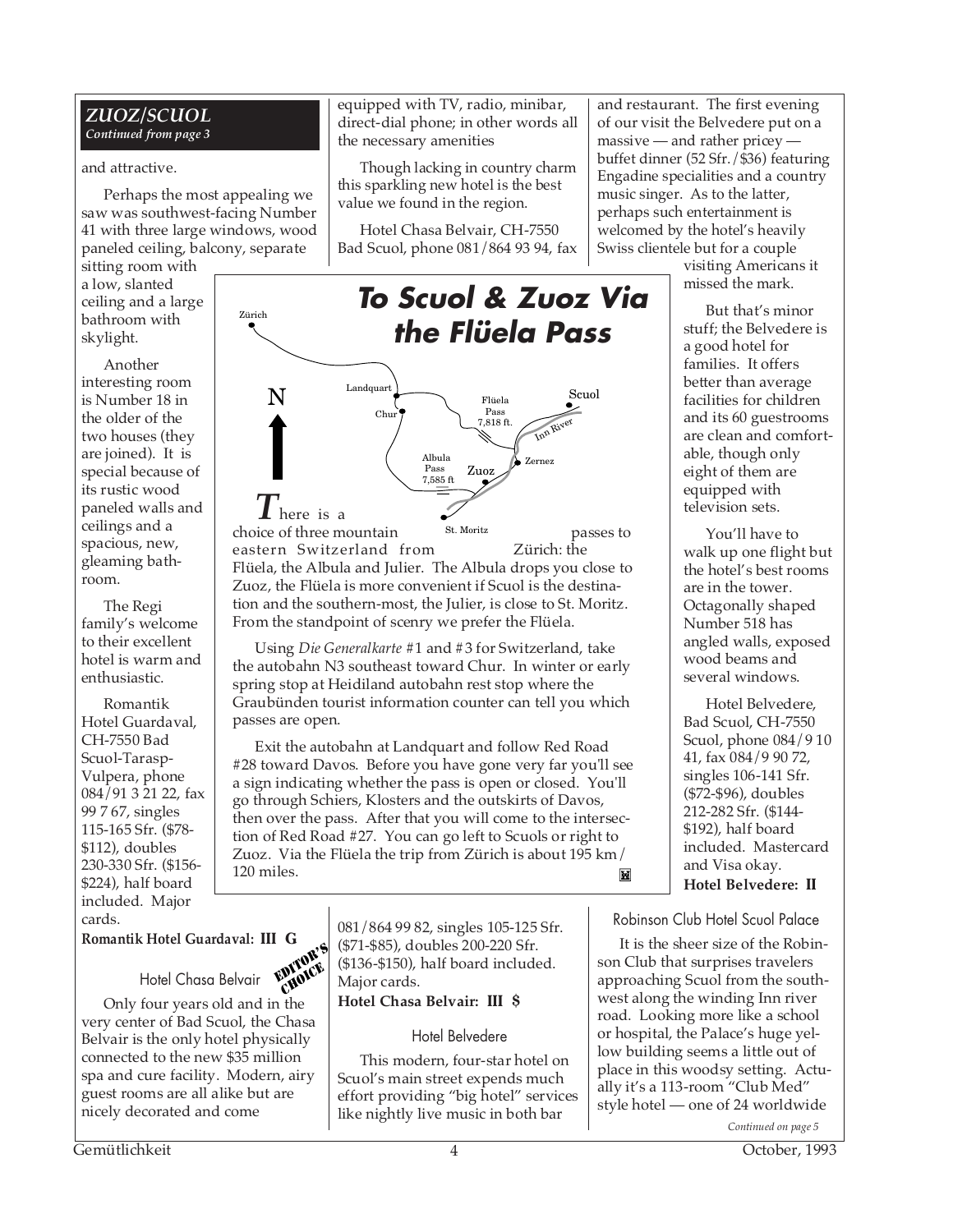— that features a long list of guest activities and services. With the price of the room guests get three buffet-style meals, including wine. Some of the Palace's public spaces are quite impressive with soaring ceilings, huge paintings and elegant chandeliers.

Of course, there are tennis courts, an indoor swimming pool, a nearby golf course, sauna and Turkish baths, a nursery and other facilities for families.

Guestrooms are decorated and furnished in at least a dozen styles. Number 101, a corner room, is a spacious single, and Number 116, a nice double, has a private balcony and an excellent view.

The Club Robinson is for those who enjoy this style of hotel living.

Robinson Club Hotel Scuol Palace, CH-7550 Bad Scuol, phone 084/912 21, fax 084/9 02 21, singles 127-178 Sfr. (\$86-\$121), doubles 234-316 Sfr. (\$159-\$215), half board included. Major cards. **Hotel Scuol Palace: II**



# **Schlosshotel Castell**

Youth, energy and charm are a can't miss combination. That, and a solid hotel background, are qualities Ernst and Sylvia Wyrsch bring to their resurrection of the Schlosshotel Castell, located on a hill overlooking the valley just outside of Zuoz. EDITOR'S **CHOICE** 

Built to look like a castle in 1913, the hotel did not do well following its reconstruction after a 1961 fire. The Wyrsches took over in 1989 and since then have created an ambience that fits the Castell's numerous physical attributes. Among those attributes are spacious, well-furnished guestrooms and vast, grand public rooms with handsome wood paneling, grand pianos, oriental rugs and elaborate ceilings. In the main salon the fireplace is always lit and there is a pianist during the cocktail hour.

The Wyrsch's cater to families and there are special arrangements such as a children's dining room, game room and child care facilities.

The hotel is open from mid-December to mid-April and from mid-June to the end of October.

Castell Zuoz Alpen Schlosshotel, CH-7524, Zuoz, phone 082/7 01 01, fax 082/7 31 20, singles 80-142 Sfr. (\$54-\$97), doubles 152-340 Sfr. (\$103-\$231), half board included. Major cards.

**Castell Zuoz: III G**

#### **Hotel Klarer**

Above the massive stone arch that frames the blond, wood front door of the Hotel-Café-Restaurant-Confiserie Klarer on Zuoz's main square, are two dates. The first, 1565, is the year in which the building was re-constructed after the village was burned in 1499. The second inscribed date, 1926, is when the Klarer family began renting out a few rooms to travelers who began to arrive in greater numbers when the railroad was built after the war. The Klarer's had come on the scene shortly after WWI and for several years operated only a bakery on the premises. EDITOR'S CHOICE<sup>S</sup>

Though the current patriarch started out in that bakery, Herr Klarer is now a full-time hotelier. And you'll be hard pressed to find a more pleasant and welcoming one. Thanks to a few years spent in Canada, he speaks excellent English.

There is still a tempting pastry and candy shop on the premises and the Café's vaulted ceiling, carved wood paneling and indirect lighting make it a snug place to dawdle over coffee and cake

Guestrooms are simply but comfortably furnished. The larger doubles, like Number 12, have a separate sitting area with comfortable chairs.

Hotel Klarer, CH-7524, Zuoz, phone 082/7 13 21, fax 082/7 12 14, singles 70-110 Sfr. (\$48-\$75), doubles 140-220 Sfr. (\$95-\$150), half board included. Major cards. **Hotel Klarer: II G**

#### **Hotel Crusch Alva**

Kitty corner from the Klarer is another typical Engadine building housing the Crusch Alva. Its interior is all stone arches, bleached wood ceilings with big beams and paneled walls.

Young Silvia and Peter Jörimann are especially proud of the hotel's restaurant which has been recognized by *Gault Millau*. The couple offer "refined" regional cuisine in their 300 year-old, paneled dining room. Though we missed the formal restaurant, a light lunch of risotto in the *stuva* was excellent.

Number 18 is typical of the dozen or so guestrooms. On a corner, it has a carved wood bed and a large bathroom with its own window.

The hotel has no elevator but is the best value in town.

Hotel Crusch Alva, CH-7524, Zuoz, phone 082/7 13 19, fax 082/7 24 59, singles 70-80 Sfr. (\$48-\$54), doubles 140-160 Sfr. (\$95-\$109), half board included. Major cards. **Crusch Alva: II \$**

#### **Hotel Bellaval**

More private home than hotel, the Bellaval features 13 clean, airy guestrooms and a pleasant woodpaneled restaurant.

Room Number 12, with its oversized bathroom and private balcony, is the hotel's most requested. Number six has a balcony with a terrific view and Number 14 has a big skylight, a wooden ceiling and a marble tiled bathroom.

An outdoor pool is heated in summer.

Hotel Bellaval, CH-7524, Zuoz, phone 082/7 14 81, fax 082/7 31 41, singles 65-90 Sfr. (\$44-\$61), doubles 130-180 Sfr. (\$88-\$122), half board included. Major cards. **Hotel Bellaval: II** M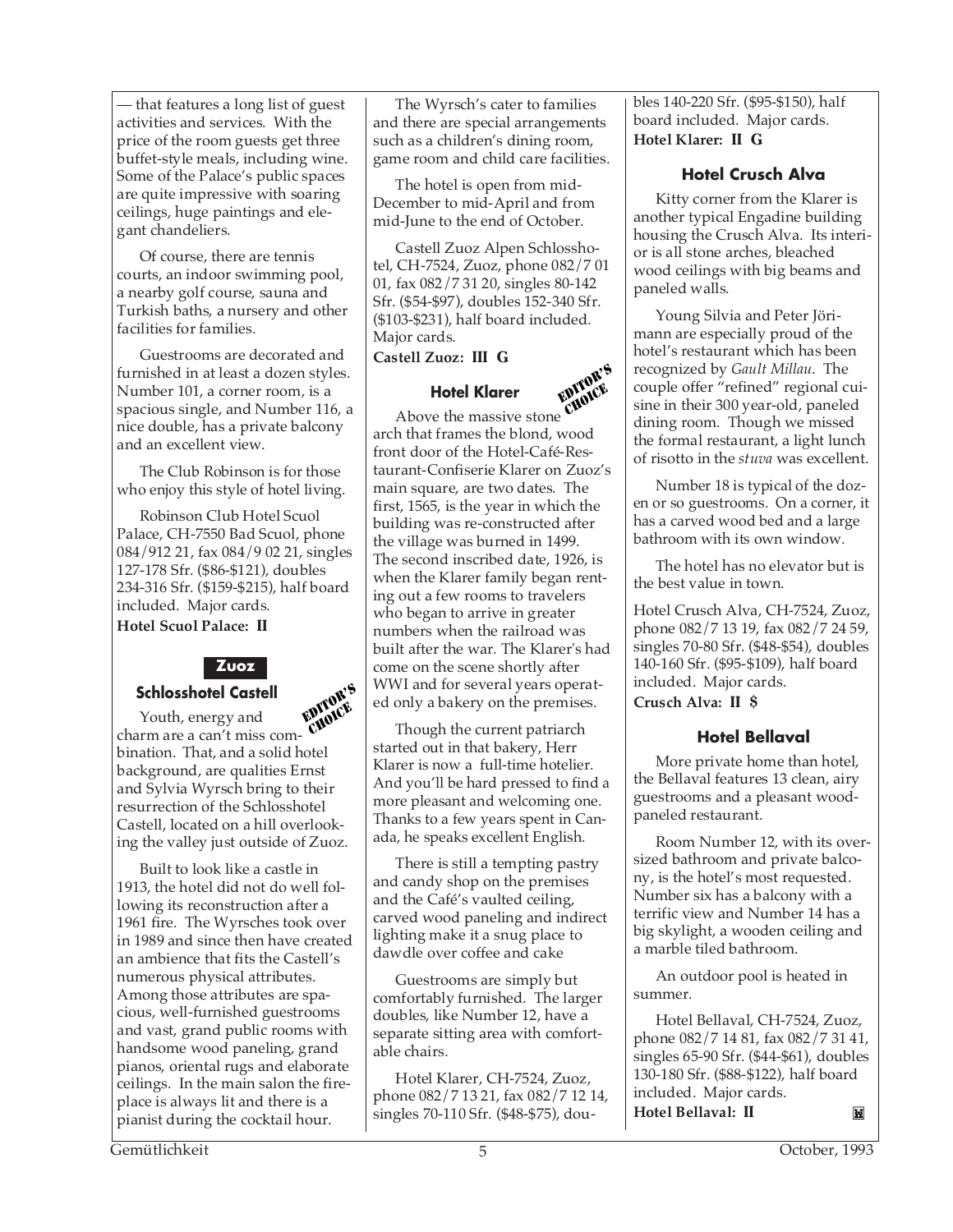#### *EUROPE TRAVEL BRIEFS Continued from page 1*

includes accommodations for seven nights, daily breakfast and dinner, weekly ski pass for the entire region, six days of ski instruction, a welcome cocktail, organized ski races and a candlelight dinner.

For more information contact the Swiss National Tourist Office, 222 N Sepulveda Blvd., El Segundo, CA 90245, phone 310-335-5980, fax 310-335-5982.

# **Swissair Ski Vacations**

**Swissair's** 1993/94 ski packages start at \$261 per person, per week double occupancy. Weekly apartment rentals begin at \$150 per person, double. Swissair's **Swiss Travel Invention** hotels are priced from \$39 per person, per night in a double. **Europe Your Way** hotels start at \$33 per person double.

In addition, Swissair's winter brochure contains a \$50 per person coupon good towards your next trip, plus reductions for seniors, special deals that allow kids a complimentary ride on some trains and a free stay at certain hotels. It also contains discounts for group travel. Contact Swissair 800-688- 7947.

# **Travel/Study in Austria**

The **European Centre**, a joint program of the University of New Orleans and the University of Innsbruck, operates travel-study programs for adults. The price for their 22-day summer program is \$2,495 and includes a private room with bath at the University of Innsbruck, breakfasts and lunches, one three-unit class, lessons in conversational German, excursions to historic sites, a weekly forum, field trips and social events. Participants choose from four courses of study — *Empires and Nations*; *Opera in Europe*; *Where the Arts Meet: Comparative Themes in Literature, Music and Visual Arts*

and *Society and Culture in the U. S. and Europe* — for up to three credits or simply for personal enrichment. Lectures — in English — are from 9 to 11:30 a.m. weekdays and limited to 10 students. Airfare is not included in the price. Contact program coordinator Alea Morelock, International Study Programs, Metropolitan College, University of New Orleans, New Orleans LA 70148, phone 504-286-7484/7116, fax 504-286-7317.

#### **Freiamt in Autumn**

A week in Freiamt (Black Forest) starting at 177 DM (\$107) per person offers bed, breakfast, a group hike, tour, use of indoor pool, sauna and extras. Contact: Verkehrsburo, Bad Strasse 1, D-7348 Freiamt, phone 07645/644, fax 07645/628.

# **Tauber Valley Excursion**

Tauberbischofsheim has a threeday weekend bicycle program beginning at 155 DM (\$93) per person. The program includes a bicycle tour in the Tauber valley, a wine tasting in a castle cellar, a Franconian supper and another meal. Contact: Verkehrsamt, Postfach 1480, D-97934 Tauberbischofsheim, phone 09341/80313, fax 09341/80389.

# **Mosel Wine Program**

Trier invites visitors on an autumn trip to the Mosel-Saar-Ruwer wine region. The arrangement called *Wine and Sekt-Making in Germany's Oldest City* costs 148 to 325 DM (\$89-\$166) per person for two nights, depending on accommodations. Also included is a city tour, a group lunch and a wine and sekt tasting. Arrival can be any day except Saturday. Contact: Tourist Information, Postfach 3830, D-54228 Trier, phone 0651/978080.

# **Rhine Journey**

Bacharach in the Loreley Valley offers six days of Rhine romance for 224 DM to 289 DM (\$141-\$174). A tour of the medieval town, an excursion to the Loreley, a drive along the Rheingold Road and a guided hike are on the program. Contact: Verkehrsamt, Oberstrasse 1, D-55422 Bacharach, phone 06743/2968, fax 06743/ 3155.

#### **Golf Package**

Überlingen, Germany, on Lake Constance offers a two-day golf special including hotel with breakfast and dinner plus an excursion to the island of Mainau from 485 DM (\$292) per person. Contact: Kurverwaltung, D-88662 Überlingen, phone, 07551/4041, fax 07551/66874.

#### **Adenauer at Rhöndorf**

*On the Trail of a Great Man in History: Konrad Adenauer* is a weekend program available to groups. Two nights, including hotel, a visit to the Adenauer home in Rhöndorf, a walking tour of Bad Honnef and extras starts at 286 DM (\$172) per person. The program is also available in a shortened version as a day trip or excursion. Contact: Tourist Information, Hauptstrasse 28a, D-53604 Bad Honnef, phone 02224/ 184170, fax 02224/79687.

#### **New Hitler Attraction**

The **Wolf's Lair**, where Adolph Hitler narrowly escaped assassination in July of 1944, may be turned into a tourist attraction. Already, there are more than 250,000 visitors to the site, which is in the countryside north of Warsaw, near the town of Ketrzyn, known in German as Rastenberg. An Austrian company has contracted to operate the site as a commemoration to Claus von Stauffenberg, the German officer who planted a bomb in a room where Hitler was being briefed regarding the progress of the war. The bomb, which was placed in a briefcase under a table, went off but Hitler survived the blast. Von Stauffenferg, along with many other German officers involved in the plot, was hanged with piano wire. M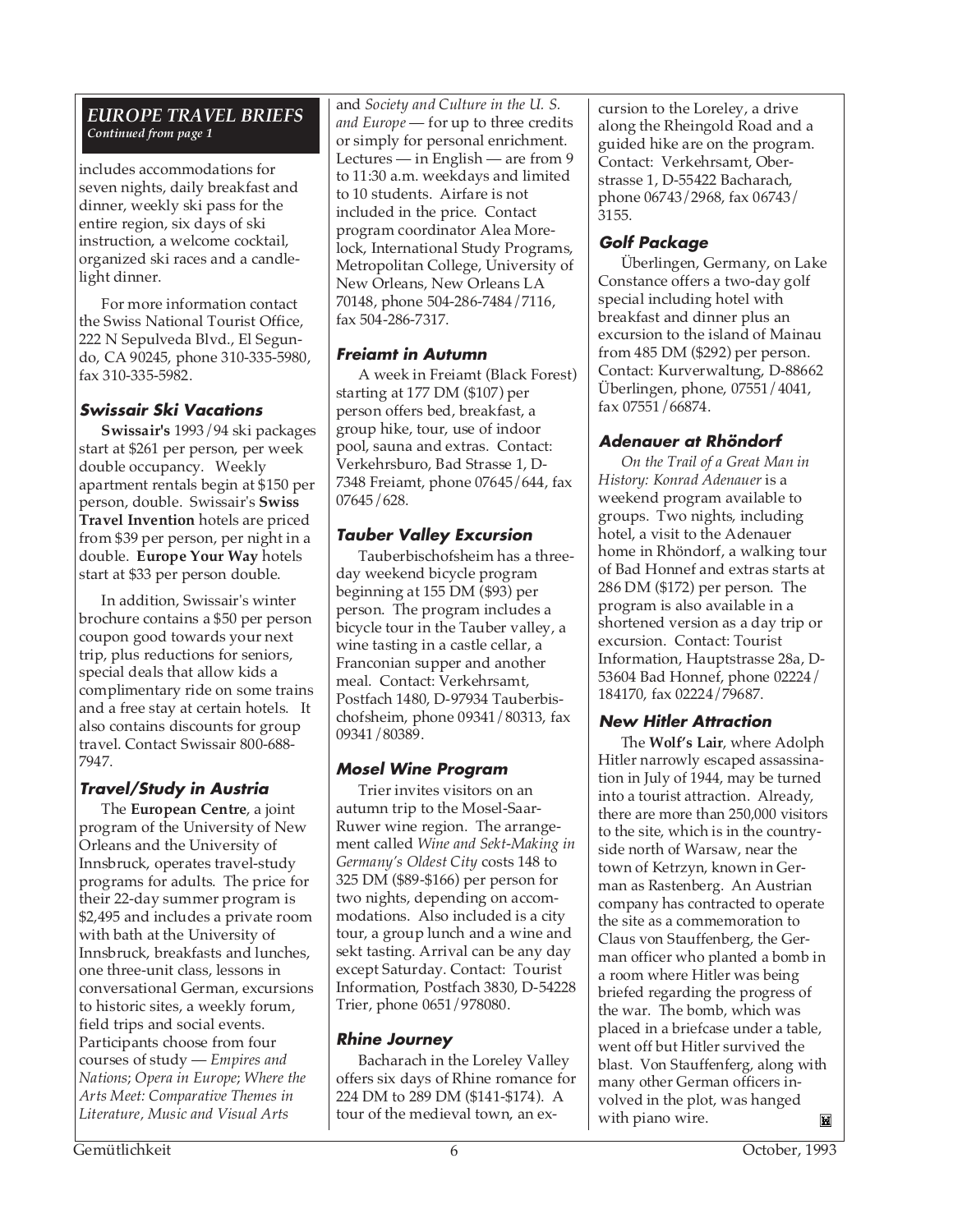

#### **Trip Report**

We were glad to see your recommendation of **Weinhaus Messerschmitt** in Bamberg since we had made reservations there. We very much endorse that recommendation. We also appreciate your advice not to miss the *rauchbier* at the **Brauerei Schlenkerla**. Bamberg proved a beautiful and interesting smaller city, and a great beginning for our trip.

In Tegernsee we found an available room at the **Fischerstüberl am See**, which was very adequate and had a beautiful view of the lake from our balcony. A particular highlight was beer by the lake at the **Herzogliches Brauhaus Tegernsee**. The lake is also, of course, an ideal location for walking or hiking.

From Tegernsee we went to Seeg and were fortunate enough to find a room at **Pension Heim**. It was at least as good as you said, and once again we appreciate good information. A particular treat came in the general conviviality after dinner, where we made a new friend (another guest) whom we will visit on some future trip.

From Seeg we drove to Zürich for a stimulating two days. We had made reservations at the **Schweizerhof** and were very pleased with both accommodations and the French restaurant. We had a great deal of difficulty parking our car, however, and this detracted somewhat from an otherwise enjoyable stay. Without getting into all the unpleasant details, we were essentially left on our own to park at a time when nearly all the Parkhauses near the hotel were full. We wasted a significant amount of time before we were able to get the car situated. The irony is that I decided against your recommendation of the **Hotel Florhof** because of parking difficulties you mentioned there.

Our final night was spent at the **Post Hotel** in Aschaffenburg where we were served an excellent dinner. When the waiter told us the trout was "still swimming" we both agreed that that was the correct choice. The **Schloss Johannesburg** in Aschaffenburg also was an interesting tour.

It was very slow-go the next morning on the autobahn from Würzburg to Frankfurt, reinforcing a policy of stay close, start early, and perhaps look for a different route to the airport. John Dansby, Ashland KY

*(Ed. note: Sorry if we misled readers. Parking is difficult near the*

*Florhof, but not for hotel guests. Leave your keys with the front desk and your car will be taken care of for about \$5 per day plus however much you choose to tip the porter.)*

#### **Munich Hotel Praised**

I was certainly pleased to read the August *Gemütlichkeit* on Munich hotels. I noted the **Hotel Kraft** in the moderate range and am glad that you placed the Kraft on the list. We were fortunate to be able to stay there for a week in the spring as it was near the medical school. It was just a short, very pleasant walk, to the Marienplatz, the City Gate and other interesting aspects of Munich. We also found that it was not a bad long walk to the Oktoberfest area. The Kraft has an elevator and I think about 30 rooms. Prices were reasonable and it included an extremely nice American-type breakfast. The staff was kind, helpful and very, very friendly to us during our period there. We felt quite at home.

#### Reuel May DDS, Jackson MS

# **Budapest Update**

I travel regularly to Eastern Europe on business. A recent trip was to Budapest, thus this letter.

Arriving at the small Budapest Airport, one should head for the hotel/bus desk just inside the entrance. There, for a fee of 240 forints, or about \$2.50, one can take a comfortable van into the city and any designated hotel. Changing dollars can be done right at the airport, next to the baggage area, before entering the main terminal. Currently the exchange rate is about 95 forints to the dollar and this has remained stable within a few cents for the past six months. You should also plan on booking a reservation for the return van trip from the hotel to the airport since they will arrange for pick-up at any time from any location. Taxis to the city run near \$20 and the van system is superior.

Compared to other eastern European cities, staying in Budapest is a joy for the spoiled western traveler. Accommodations are near the standard of large western European cities. I stayed at the top-of-the-line **Grand Corvinus, Kempinski**, owned by **Lufthansa**. Priced at about \$190, it offers good value considering the service and the outstanding daily breakfast. The hotel has an indoor pool and spa, a masseuse and a business room with computers, faxes etc. Its elegant three-story entrance foyer is fast becoming the meeting place for business in Budapest, and the two restaurants serve a variety of menu styles, but alas are hotel fare.

Less expensive and less modern is the old **Gellert Hotel** and baths, also on the Buda side of the river. This one falls into the \$50-\$95 range and at one time was *the* grand hotel of Budapest, now slightly worn at the heels but still enjoyable.

Food is a pleasure in this city and not expensive. And don't forget to order Hungarian wines, they are very pleasant. Watch out for the unicom, a favorite after